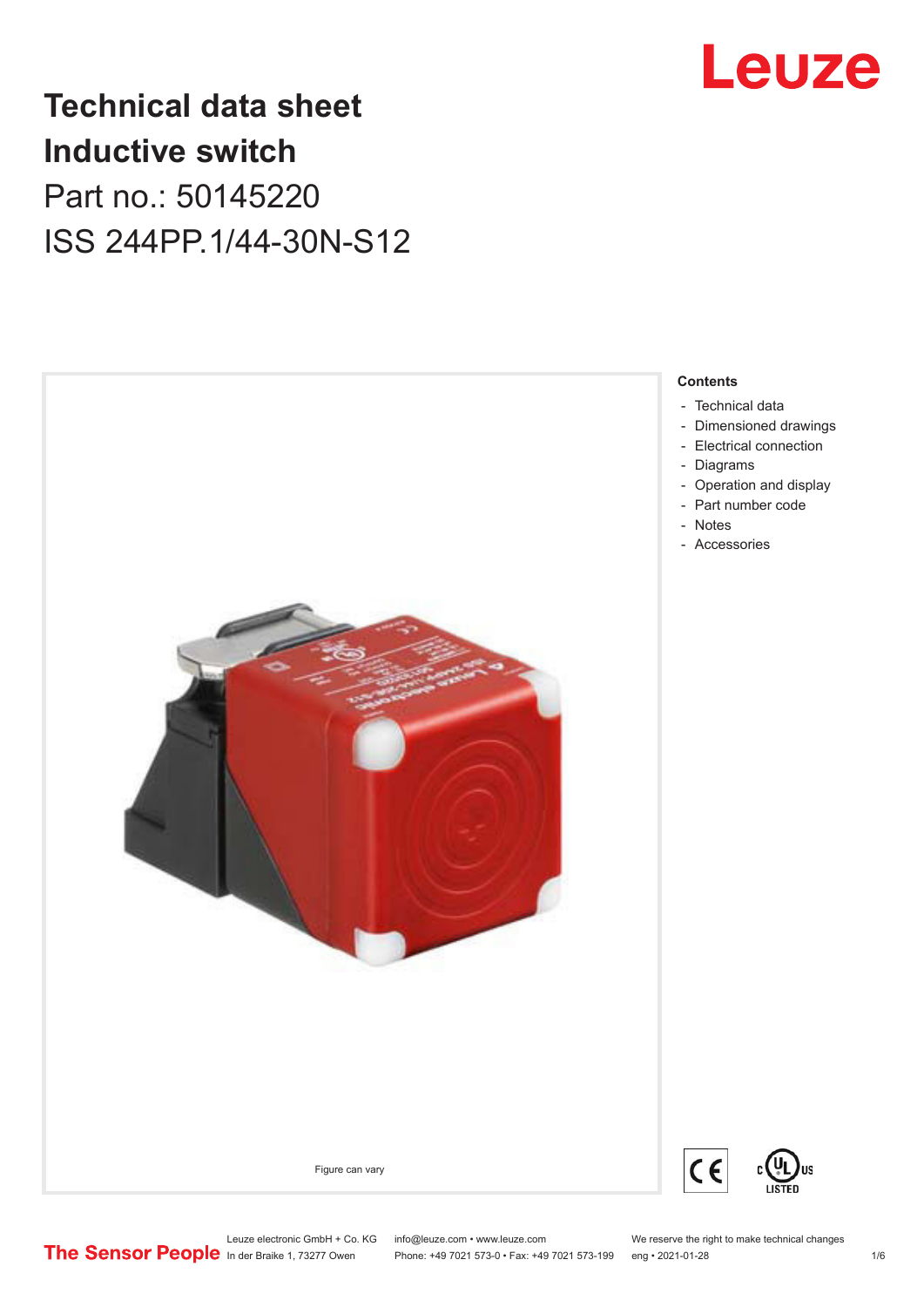# Leuze

<span id="page-1-0"></span>

| <b>Inductive switch • Part no.: 50145220 • ISS 244PP 1/44-30N-S12</b><br><b>Technical data</b> |                                                                                            |  |  |  |
|------------------------------------------------------------------------------------------------|--------------------------------------------------------------------------------------------|--|--|--|
| <b>Basic data</b>                                                                              |                                                                                            |  |  |  |
| <b>Series</b>                                                                                  | 244                                                                                        |  |  |  |
| Typ. operating range limit S <sub>n</sub>                                                      | 30 mm                                                                                      |  |  |  |
| <b>Operating range S</b> <sub>a</sub>                                                          | $024.3$ mm                                                                                 |  |  |  |
| <b>Special version</b>                                                                         |                                                                                            |  |  |  |
| <b>Special version</b>                                                                         | Antivalent                                                                                 |  |  |  |
| <b>Characteristic parameters</b>                                                               |                                                                                            |  |  |  |
| <b>MTTF</b>                                                                                    | 2,204 years                                                                                |  |  |  |
| <b>Electrical data</b>                                                                         |                                                                                            |  |  |  |
| <b>Protective circuit</b>                                                                      | Inductive protection                                                                       |  |  |  |
|                                                                                                | Polarity reversal protection                                                               |  |  |  |
|                                                                                                | Short circuit protected                                                                    |  |  |  |
| Performance data                                                                               |                                                                                            |  |  |  |
| Supply voltage U <sub>B</sub>                                                                  | 10  30 V, DC                                                                               |  |  |  |
| <b>Residual ripple</b>                                                                         | $0 20 \%$ , From $U_{\rm B}$                                                               |  |  |  |
| <b>Open-circuit current</b>                                                                    | 030mA                                                                                      |  |  |  |
| Temperature drift, max. (in % of S <sub>r</sub> )                                              | 10 %, Over the entire operating<br>temperature range                                       |  |  |  |
| Repeatability, max. (in % of S.)                                                               | 10 %, For $U_B$ = 20  30 V DC, ambient<br>temperature $T_a = 23 \degree C \pm 5 \degree C$ |  |  |  |
| <b>Switching hysteresis</b>                                                                    | 15 %                                                                                       |  |  |  |
| Outputs                                                                                        |                                                                                            |  |  |  |
| Number of digital switching outputs 2 Piece(s)                                                 |                                                                                            |  |  |  |
| <b>Switching outputs</b>                                                                       |                                                                                            |  |  |  |
| <b>Voltage type</b>                                                                            | DC                                                                                         |  |  |  |
| Switching current, max.                                                                        | 200 mA                                                                                     |  |  |  |
| Residual current, max.                                                                         | $0.01 \text{ mA}$                                                                          |  |  |  |
| Voltage drop                                                                                   | $\leq 2$ V                                                                                 |  |  |  |
| Switching output 1                                                                             |                                                                                            |  |  |  |
| <b>Switching element</b>                                                                       | Transistor, PNP                                                                            |  |  |  |
| <b>Switching principle</b>                                                                     | NO contact - Antivalent                                                                    |  |  |  |
| <b>Switching output 2</b>                                                                      |                                                                                            |  |  |  |
| <b>Switching element</b>                                                                       | Transistor, PNP                                                                            |  |  |  |
| <b>Switching principle</b>                                                                     | NC contact - Antivalent                                                                    |  |  |  |
| <b>Timing</b>                                                                                  |                                                                                            |  |  |  |
| <b>Switching frequency</b>                                                                     | 100 Hz                                                                                     |  |  |  |
| <b>Readiness delay</b>                                                                         | 100 ms                                                                                     |  |  |  |

|  | Sen        |
|--|------------|
|  | <b>Net</b> |
|  | Hou        |
|  |            |
|  | г.         |

| temperature range                                                           |
|-----------------------------------------------------------------------------|
| 10 %, For $U_p = 20$ 30 V DC, ambient<br>temperature $T_a = 23 °C \pm 5 °C$ |
| $15 \%$                                                                     |

| <b>Switching outputs</b>                      |                   |  |
|-----------------------------------------------|-------------------|--|
| <b>Voltage type</b>                           | DC.               |  |
| Switching current, max.                       | 200 mA            |  |
| Residual current, max.                        | $0.01 \text{ mA}$ |  |
| Voltage drop                                  | $\leq$ 2 V        |  |
|                                               |                   |  |
| Orang Maria La Santa La La Latina de La Maria |                   |  |

### **Connection**

| <b>Number of connections</b> | 1 Piece(s)      |
|------------------------------|-----------------|
| <b>Connection 1</b>          |                 |
| <b>Function</b>              | Signal OUT      |
|                              | Voltage supply  |
| <b>Type of connection</b>    | Connector       |
| <b>Thread size</b>           | M <sub>12</sub> |
| <b>Type</b>                  | Male            |
| <b>Material</b>              | Metal           |
| No. of pins                  | 4-pin           |
| Encoding                     | A-coded         |
|                              |                 |

# **Mechanical data**

| Design                                                              | Cubic                           |
|---------------------------------------------------------------------|---------------------------------|
| Dimension (W x H x L)                                               | 40 mm x 40 mm x 67 mm           |
| <b>Type of installation</b>                                         | Non-embedded                    |
| <b>Housing material</b>                                             | Plastic                         |
| <b>Plastic housing</b>                                              | PA 66                           |
| <b>Sensing face material</b>                                        | Plastic, Polyamide (PA 66)      |
| Net weight                                                          | 127 <sub>g</sub>                |
| <b>Housing color</b>                                                | <b>Black</b>                    |
|                                                                     | Red, RAL 3000                   |
| <b>Type of fastening</b>                                            | Through-hole mounting           |
| <b>Standard measuring plate</b>                                     | 90 x 90 mm <sup>2</sup> , Fe360 |
| <b>Operation and display</b>                                        |                                 |
| Type of display                                                     | LED                             |
| <b>Number of LEDs</b>                                               | 4 Piece(s)                      |
| <b>Environmental data</b>                                           |                                 |
| Ambient temperature, operation                                      | $-2585 °C$                      |
| Ambient temperature, storage                                        | $-2585 °C$                      |
|                                                                     |                                 |
| <b>Certifications</b>                                               |                                 |
| Degree of protection                                                | IP 68                           |
|                                                                     | <b>IP 69K</b>                   |
| <b>Protection class</b>                                             | $\mathbf{H}$                    |
| <b>Certifications</b>                                               | c UL US                         |
| Test procedure for EMC in accordance IEC 61000-4-2<br>with standard |                                 |
|                                                                     | IEC 61000-4-3                   |
|                                                                     | IEC 61000-4-4                   |
| <b>Standards applied</b>                                            | IEC 60947-5-2                   |
| <b>Correction factors</b>                                           |                                 |
| <b>Aluminum</b>                                                     | 0.26                            |
| <b>Stainless steel</b>                                              | 0.71                            |
| Copper                                                              | 0.24                            |
| <b>Brass</b>                                                        | 0.33                            |
| Fe360 steel                                                         | 1                               |
| <b>Classification</b>                                               |                                 |
| <b>Customs tariff number</b>                                        | 85365019                        |
| eCl@ss 5.1.4                                                        | 27270101                        |
| eCl@ss 8.0                                                          | 27270101                        |
| eCl@ss 9.0                                                          | 27270101                        |
| eCl@ss 10.0                                                         | 27270101                        |
| eCl@ss 11.0                                                         | 27270101                        |
| <b>ETIM 5.0</b>                                                     | EC002714                        |
| <b>ETIM 6.0</b>                                                     | EC002714                        |
| <b>ETIM 7.0</b>                                                     | EC002714                        |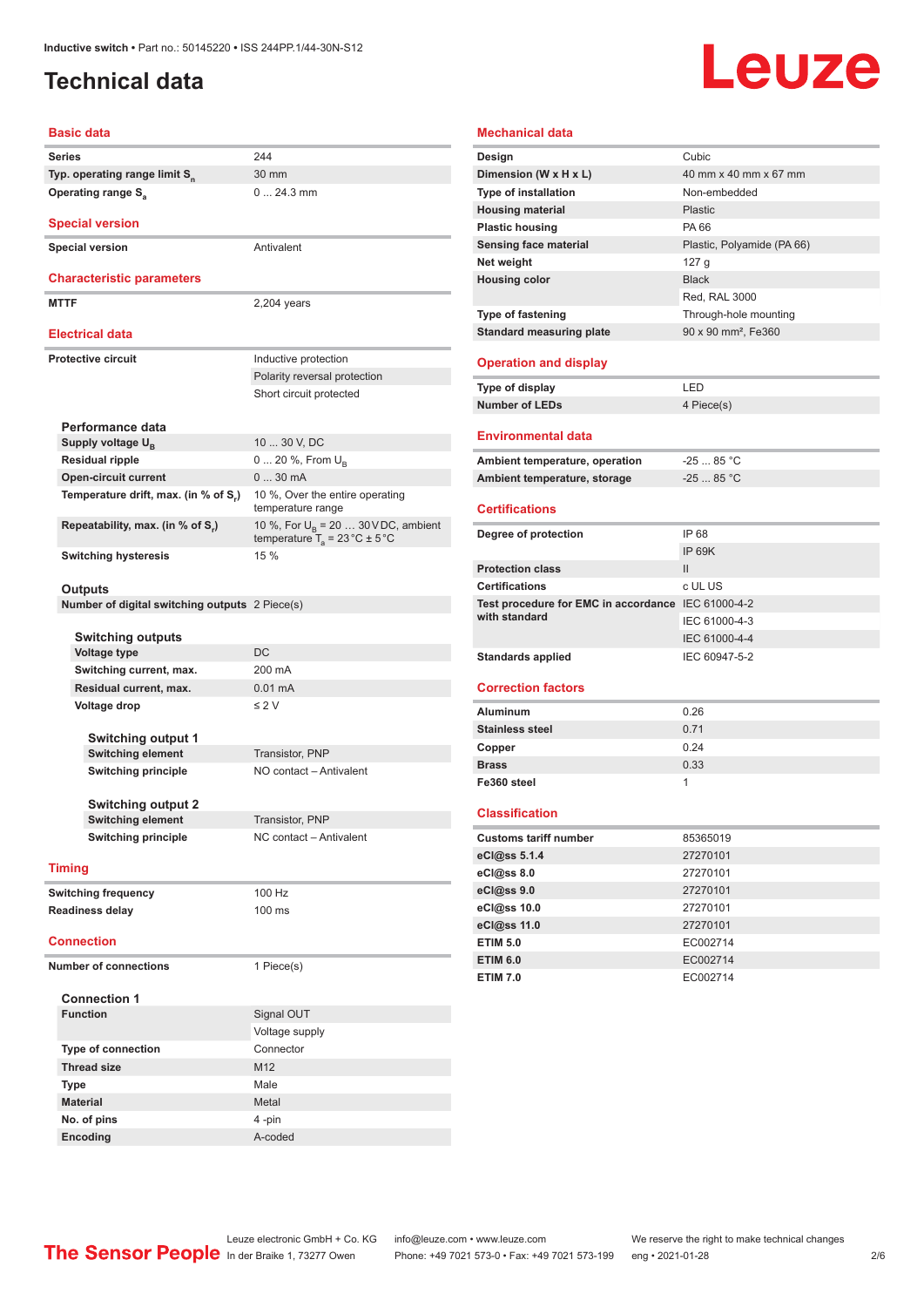# <span id="page-2-0"></span>**Dimensioned drawings**

All dimensions in millimeters







- A Active surface
- B Yellow LED C Green LED
- 

# **Electrical connection**

### **Connection 1**

| <b>Function</b>           | Signal OUT     |
|---------------------------|----------------|
|                           | Voltage supply |
| <b>Type of connection</b> | Connector      |
| <b>Thread size</b>        | M12            |
| <b>Type</b>               | Male           |
| <b>Material</b>           | Metal          |
| No. of pins               | 4-pin          |
| Encoding                  | A-coded        |

### **Pin Pin assignment 1** V+ **2** OUT 2 **3** GND **4** OUT 1

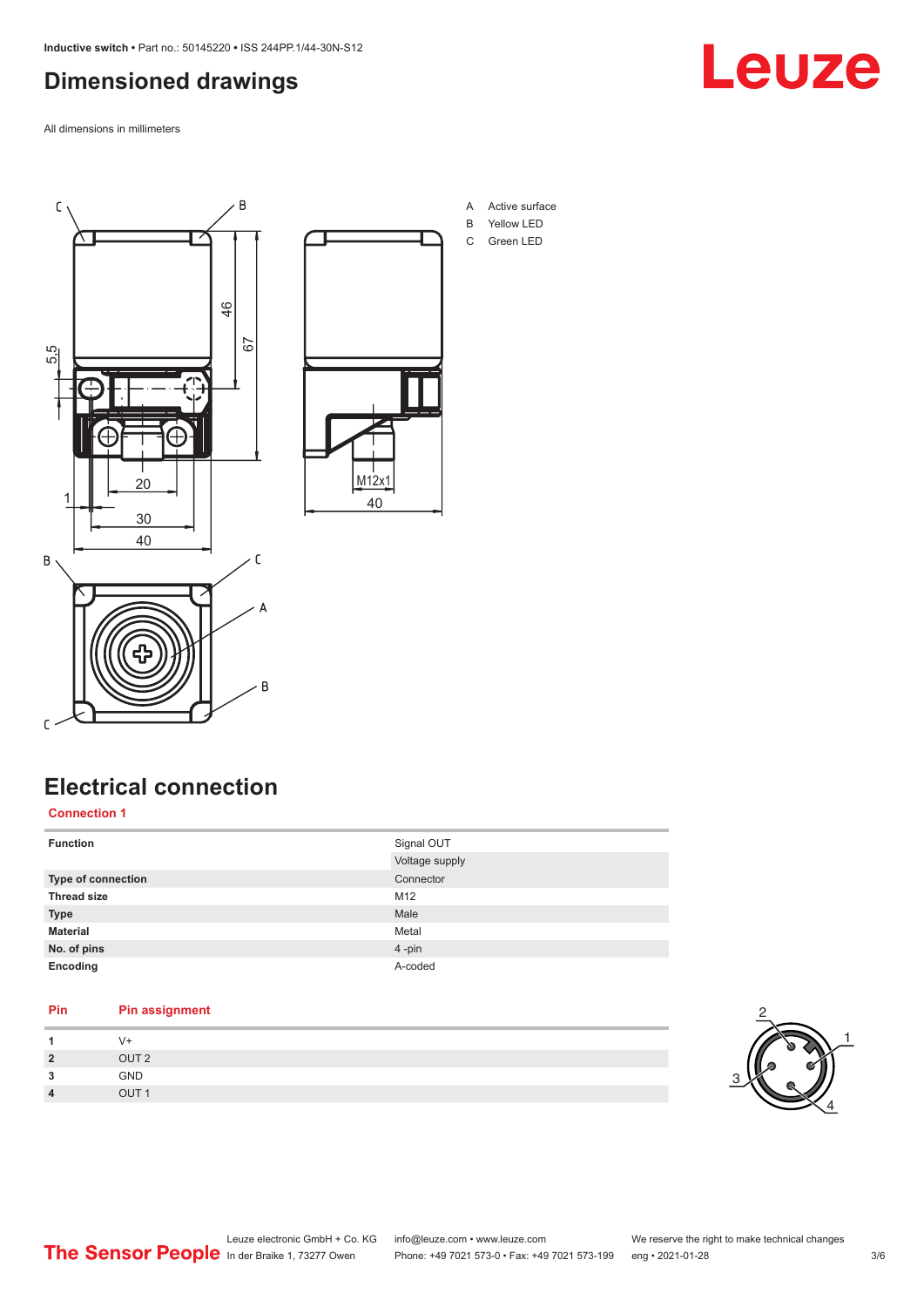# <span id="page-3-0"></span>**Diagrams**

# Leuze

### Non-embedded installation



### Typical approach curve



b Diameter of the active surface

d Hysteresis

# **Operation and display**

| <b>LED</b>     | Display                  | <b>Meaning</b>                   |
|----------------|--------------------------|----------------------------------|
|                | Yellow, continuous light | Switching output/switching state |
| $\overline{2}$ | Green, continuous light  | Operational readiness            |
| 3              | Yellow, continuous light | Switching output/switching state |
| 4              | Green, continuous light  | Operational readiness            |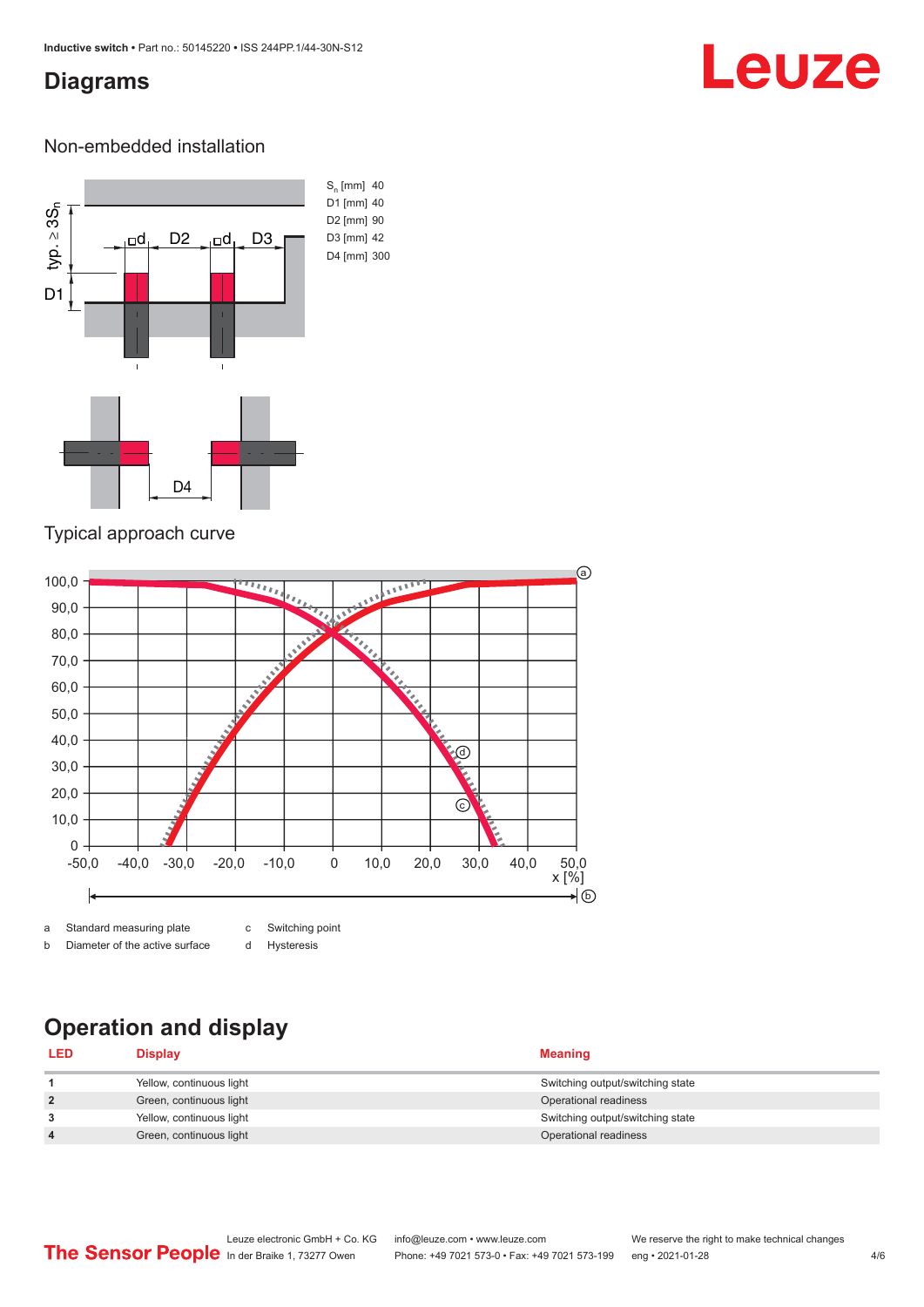# <span id="page-4-0"></span>**Part number code**

Part designation: **ISX YYY ZZ/AAA.BB-CCC-DDD-DDD**



| <b>ISX</b> | Operating principle / construction<br>IS: inductive switch, standard design<br>ISS: inductive switch, short construction                                                                                                                                                                                                                                                                                                                                                                                                                                                                                                                                                                                                                                                                                                                                                                                                                                                                                                                                                                                                                                                                                                                                                                                                                                                                                                                                                                          |
|------------|---------------------------------------------------------------------------------------------------------------------------------------------------------------------------------------------------------------------------------------------------------------------------------------------------------------------------------------------------------------------------------------------------------------------------------------------------------------------------------------------------------------------------------------------------------------------------------------------------------------------------------------------------------------------------------------------------------------------------------------------------------------------------------------------------------------------------------------------------------------------------------------------------------------------------------------------------------------------------------------------------------------------------------------------------------------------------------------------------------------------------------------------------------------------------------------------------------------------------------------------------------------------------------------------------------------------------------------------------------------------------------------------------------------------------------------------------------------------------------------------------|
| <b>YYY</b> | <b>Series</b><br>203: series with Ø 3 mm<br>204: series with Ø 4 mm<br>205: series with M5 x 0.5 external thread<br>206: series with $\varnothing$ 6.5 mm<br>208: series with M8 x 1 external thread<br>212: series with M12 x 1 external thread<br>218: series with M18 x 1 external thread<br>230: series with M30 x 1.5 external thread<br>240: series in cubic design<br>244: series in cubic design<br>255: series with 5 x 5 mm <sup>2</sup> cross section<br>288: series with 8 x 8 mm <sup>2</sup> cross section                                                                                                                                                                                                                                                                                                                                                                                                                                                                                                                                                                                                                                                                                                                                                                                                                                                                                                                                                                          |
| <b>ZZ</b>  | Housing / thread<br>MM: metal housing (active surface: plastic) / metric thread<br>FM: full-metal housing (active surface: stainless steel AISI 316L) / metric thread<br>MP: metal housing (active surface: plastic) / smooth (without thread)                                                                                                                                                                                                                                                                                                                                                                                                                                                                                                                                                                                                                                                                                                                                                                                                                                                                                                                                                                                                                                                                                                                                                                                                                                                    |
| <b>AAA</b> | Output current / supply<br>4NO: PNP transistor, NO contact<br>4NC: PNP transistor, NC contact<br>2NO: NPN transistor, NO contact<br>2NC: NPN transistor, NC contact<br>1NO: relay, NO contact / AC/DC<br>1NC: relay, NC contact / AC/DC<br>44: 2 PNP transistor switching outputs, antivalent (NO + NC)<br>22: 2 NPN transistor switching outputs, antivalent (NO + NC)                                                                                                                                                                                                                                                                                                                                                                                                                                                                                                                                                                                                                                                                                                                                                                                                                                                                                                                                                                                                                                                                                                                           |
| BB         | <b>Special equipment</b><br>n/a: no special equipment<br>5F: food version<br>5: housing material V2A (1.4305, AISI 303)                                                                                                                                                                                                                                                                                                                                                                                                                                                                                                                                                                                                                                                                                                                                                                                                                                                                                                                                                                                                                                                                                                                                                                                                                                                                                                                                                                           |
| <b>CCC</b> | Measurement range / type of installation<br>1E0: typ. range limit 1.0 mm / embedded installation<br>1E5: typ. range limit 1.5 mm / embedded installation<br>2E0: typ. range limit 2.0 mm / embedded installation<br>3E0: typ. range limit 3.0 mm / embedded installation<br>4E0: typ. range limit 4.0 mm / embedded installation<br>5E0: typ. range limit 5.0 mm / embedded installation<br>6E0: typ. range limit 6.0 mm / embedded installation<br>8E0: typ. range limit 8.0 mm / embedded installation<br>10E: typ. range limit 10.0 mm / embedded installation<br>12E: typ. range limit 12.0 mm / embedded installation<br>15E: typ. range limit 15.0 mm / embedded installation<br>20E: typ. range limit 20.0 mm / embedded installation<br>22E: typ. range limit 22.0 mm / embedded installation<br>2N5: typ. range limit 2.5 mm / non-embedded installation<br>4N0: typ. range limit 4.0 mm / non-embedded installation<br>8N0: typ. range limit 8.0 mm / non-embedded installation<br>10N: typ. range limit 10.0 mm / non-embedded installation<br>12N: typ. range limit 12.0 mm / non-embedded installation<br>14N: typ. range limit 14.0 mm / non-embedded installation<br>15N: typ. range limit 15.0 mm / non-embedded installation<br>20N: typ. range limit 20.0 mm / non-embedded installation<br>22N: typ. range limit 22.0 mm / non-embedded installation<br>25N: typ. range limit 25.0 mm / non-embedded installation<br>40N: typ. range limit 40.0 mm / non-embedded installation |
| <b>DDD</b> | <b>Electrical connection</b><br>n/a: cable, standard length 2000 mm<br>S12: M12 connector, 4-pin, axial<br>200-S12: cable, length 200 mm with M12 connector, 4-pin, axial<br>200-S8.3: cable, length 200 mm with M8 connector, 3-pin, axial<br>S8.3: M8 connector, 3-pin, axial<br>005-S8.3: cable, length 500 mm with M8 connector, 3-pin, axial<br>050: cable, standard length 5000 mm, 3-wire                                                                                                                                                                                                                                                                                                                                                                                                                                                                                                                                                                                                                                                                                                                                                                                                                                                                                                                                                                                                                                                                                                  |



 $\%$  A list with all available device types can be found on the Leuze website at www.leuze.com.

Leuze electronic GmbH + Co. KG info@leuze.com • www.leuze.com We reserve the right to make technical changes In der Braike 1, 73277 Owen Phone: +49 7021 573-0 • Fax: +49 7021 573-199 eng • 2021-01-28